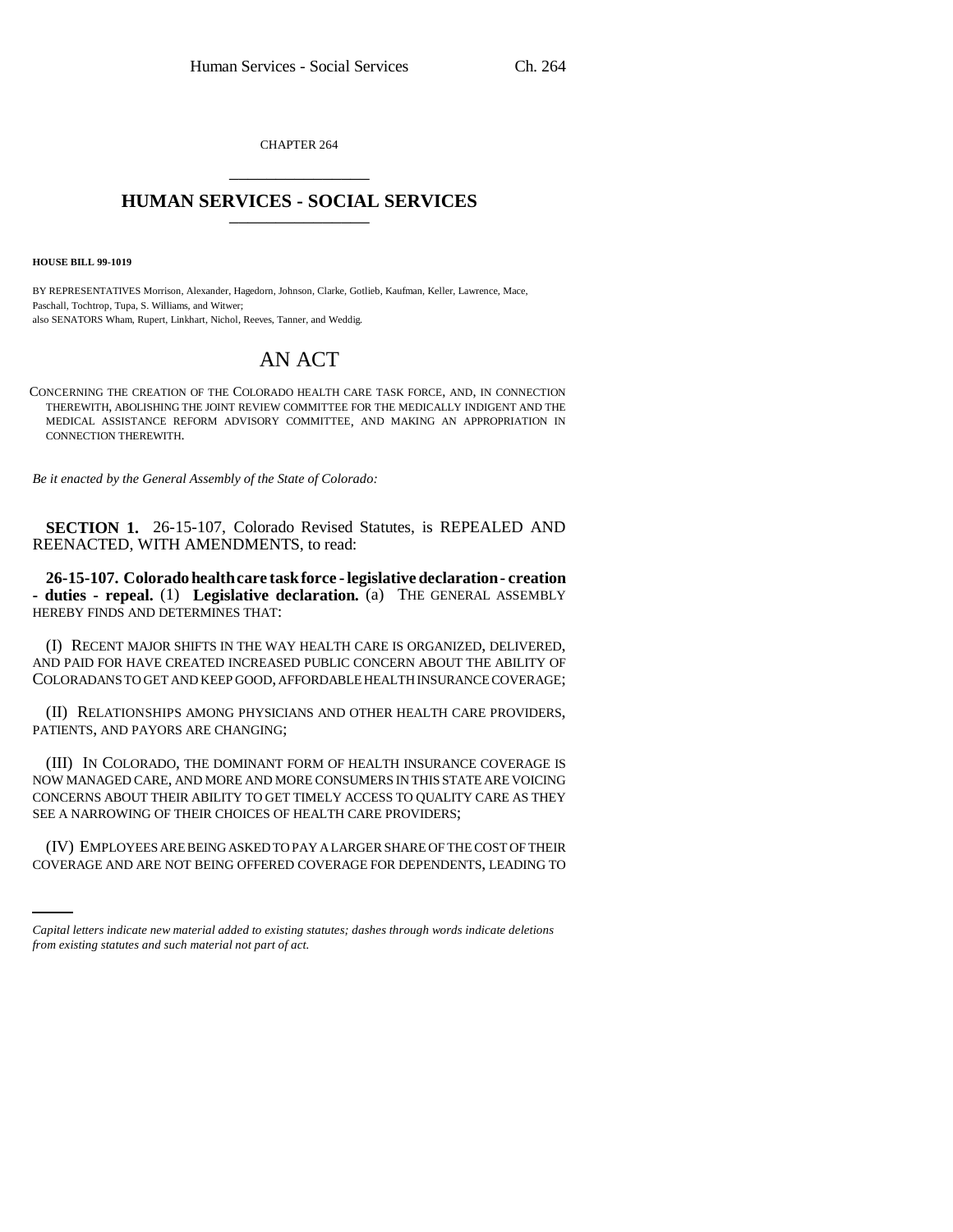INCREASES IN THE NUMBER OF WORKING FAMILIES THAT CANNOT AFFORD HEALTH INSURANCE; AND

(V) EMPLOYERS ARE CONCERNED ABOUT RECENT TRENDS THAT POINT TO NEW ROUNDS OF SIGNIFICANT RATE INCREASES THAT DRIVE UP COSTS TO BUSINESSES AND CONSUMERS.

(b) THE GENERAL ASSEMBLY, THEREFORE, HEREBY DECLARES THAT THE FACTORS DESCRIBED IN THIS SUBSECTION (1) REQUIRE THAT MEMBERS OF THE GENERAL ASSEMBLY OBTAIN INFORMATION AND HAVE A SUFFICIENT LEVEL OF KNOWLEDGE TO ENABLE THEM TO DECIDE HEALTH CARE ISSUES IN THIS STATE. THIS SECTION IS ENACTED TO ALLOW MEMBERS OF THE GENERAL ASSEMBLY TO GATHER INFORMATION FROM INTERESTED PERSONS TO FORMULATE LEGISLATION IF NECESSARY FOR THE PROPER OPERATION OF THE HEALTH CARE SYSTEM IN THIS STATE.

(2) **Creation - membership.** (a) (I) IN ORDER TO STUDY THE HEALTH CARE SYSTEM IN THIS STATE, THERE IS HEREBY CREATED THE COLORADO HEALTH CARE TASK FORCE. THE TASK FORCE SHALL CONSIST OF TEN MEMBERS OF THE GENERAL ASSEMBLY SELECTED AS FOLLOWS:

(A) FIVE MEMBERS OF THE HOUSE OF REPRESENTATIVES APPOINTED BY THE SPEAKER OF THE HOUSE OF REPRESENTATIVES, NOT MORE THAN THREE OF WHOM SHALL BE FROM THE SAME POLITICAL PARTY;

(B) FIVE MEMBERS OF THE SENATE, THREE OF WHOM SHALL BE APPOINTED BY THE PRESIDENT OF THE SENATE, AND TWO OF WHOM SHALL BE APPOINTED BY THE MINORITY LEADER OF THE SENATE.

(II) THE SPEAKER OF THE HOUSE OF REPRESENTATIVES AND THE PRESIDENT OF THE SENATE SHALL JOINTLY DESIGNATE ONE MEMBER OF THE TASK FORCE TO SERVE AS THE CHAIRPERSON OF THE TASK FORCE.

(b) THE TERM OF OFFICE OF EACH MEMBER OF THE TASK FORCE SHALL BE FOR ONE YEAR AND SHALL COMMENCE ON JULY 1, 1999. INITIAL APPOINTMENTS TO THE TASK FORCE SHALL BE MADE BY JULY 1, 1999. MEMBERS MAY SERVE FOR TWO CONSECUTIVE TERMS.

(c) THE MEMBERS OF THE TASK FORCE SHALL SERVE WITHOUT COMPENSATION BUT SHALL BE REIMBURSED FOR ALL NECESSARY EXPENSES INCURRED IN THE PERFORMANCE OF THEIR DUTIES. SUCH MEMBERS SHALL RECEIVE REIMBURSEMENT FOR NO MORE THAN SIX MEETINGS IN ANY CALENDAR YEAR.

(d) (I) THE TASK FORCE MAY CONSIDER THE APPOINTMENT OF SUBCOMMITTEES TO ASSIST IN ADVISING THE TASK FORCE.

(II) IN THE EVENT THE TASK FORCE DECIDES TO APPOINT SUBCOMMITTEES:

(A) MEMBERS OF THE SUBCOMMITTEES ADVISING THE TASK FORCE SHOULD BE CHOSEN FROM GROUPS SUCH AS THOSE REPRESENTING MEDICAL PROFESSIONALS, INCLUDING, BUT NOT LIMITED TO, MEDICAL DOCTORS, NURSES, DENTISTS, PHARMACISTS, ALTERNATIVE MEDICAL SPECIALISTS, AND OTHER ALLIED HEALTH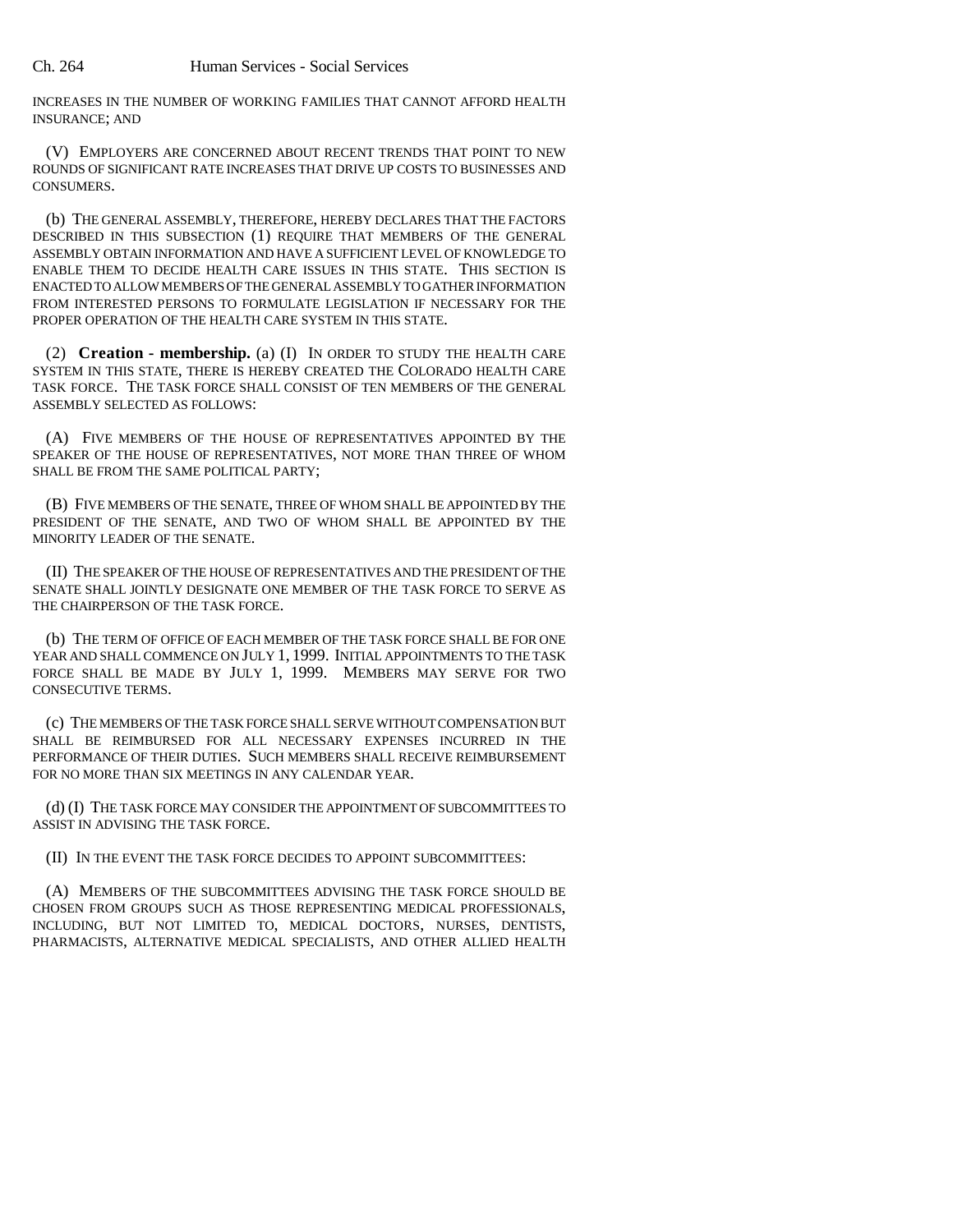PROFESSIONALS, LARGE AND SMALL EMPLOYERS, SELF-INSURED EMPLOYERS, PUBLIC AND PRIVATE FOR-PROFIT AND NONPROFIT HOSPITALS, MANAGED CARE ORGANIZATIONS, HEALTH INSURANCE CARRIERS, HEALTH MAINTENANCE ORGANIZATIONS, ORGANIZATIONS CONCERNED WITH INDIGENT CARE, ORGANIZATIONS CONCERNED WITH ELDER CARE, HEALTH CARE PROVIDERS IN THE HOME SETTING, THE DEPARTMENT OF HEALTH CARE POLICY AND FINANCING, THE STATE DEPARTMENT OF PUBLIC HEALTH AND ENVIRONMENT, THE DIVISION OF INSURANCE, ORGANIZATIONS CONCERNED WITH CARE FOR INDIVIDUALS WITH DISABILITIES, PUBLIC AND PRIVATE MENTAL HEALTH SERVICES PROVIDERS, AND THOSE CONDUCTING ADVOCACY IN THE HEALTH CARE ARENA ON BEHALF OF PATIENTS. NO TWO OF SUCH MEMBERS SHALL BE FROM THE SAME SEGMENT OF THE HEALTH CARE INDUSTRY.

(B) A MEMBER OF THE TASK FORCE SHALL BE APPOINTED TO CHAIR EACH SUBCOMMITTEE; AND

(C) MEMBERS OF SUBCOMMITTEES SHALL NOT RECEIVE COMPENSATION FOR THEIR SERVICE.

(e) THE STAFF OF THE LEGISLATIVE COUNCIL SHALL BE MADE AVAILABLE TO ASSIST THE TASK FORCE IN CARRYING OUT ITS DUTIES UNDER THIS SECTION.

(f) (I) ALL EXPENDITURES INCURRED IN THE CONDUCT OF THE ACTIVITIES OF THE TASK FORCE UNDER THIS SECTION SHALL BE APPROVED BY THE CHAIR OF THE LEGISLATIVE COUNCIL AND PAID BY VOUCHERS AND WARRANTS DRAWN AS PROVIDED BY LAW FROM FUNDS ALLOCATED TO THE LEGISLATIVE COUNCIL FOR LEGISLATIVE STUDIES FROM APPROPRIATIONS MADE BY THE GENERAL ASSEMBLY.

(II) IN CONDUCTING THE ACTIVITIES OF THE TASK FORCE UNDER THIS SECTION, THE LEGISLATIVE COUNCIL MAY ACCEPT AND EXPEND FEDERAL FUNDS, GRANTS, GIFTS, AND DONATIONS FOR PURPOSES OF THIS SECTION.

(g) THE TASK FORCE SHALL MEET AT LEAST FOUR TIMES PER YEAR AND AS CONVENED BY THE CHAIRPERSON.

(3) **Duties.** (a) IN CARRYING OUT ITS DUTIES AND FUNCTIONS UNDER THIS SECTION, THE TASK FORCE SHALL CONSIDER, BUT NEED NOT BE LIMITED TO, THE FOLLOWING:

(I) EMERGING TRENDS IN COLORADO HEALTH CARE AND THEIR IMPACTS ON CONSUMERS, INCLUDING, BUT NOT LIMITED TO:

(A) CHANGES IN RELATIONSHIPS AMONG HEALTH CARE PROVIDERS, PATIENTS, AND PAYORS;

- (B) RESTRICTIONS IN HEALTH CARE OPTIONS AVAILABLE TO CONSUMERS;
- (C) PROFESSIONAL LIABILITY ISSUES ARISING FROM SUCH RESTRICTIONS;
- (D) MEDICAL AND PATIENT RECORD CONFIDENTIALITY;
- (E) HEALTH CARE WORK FORCE REQUIREMENTS; AND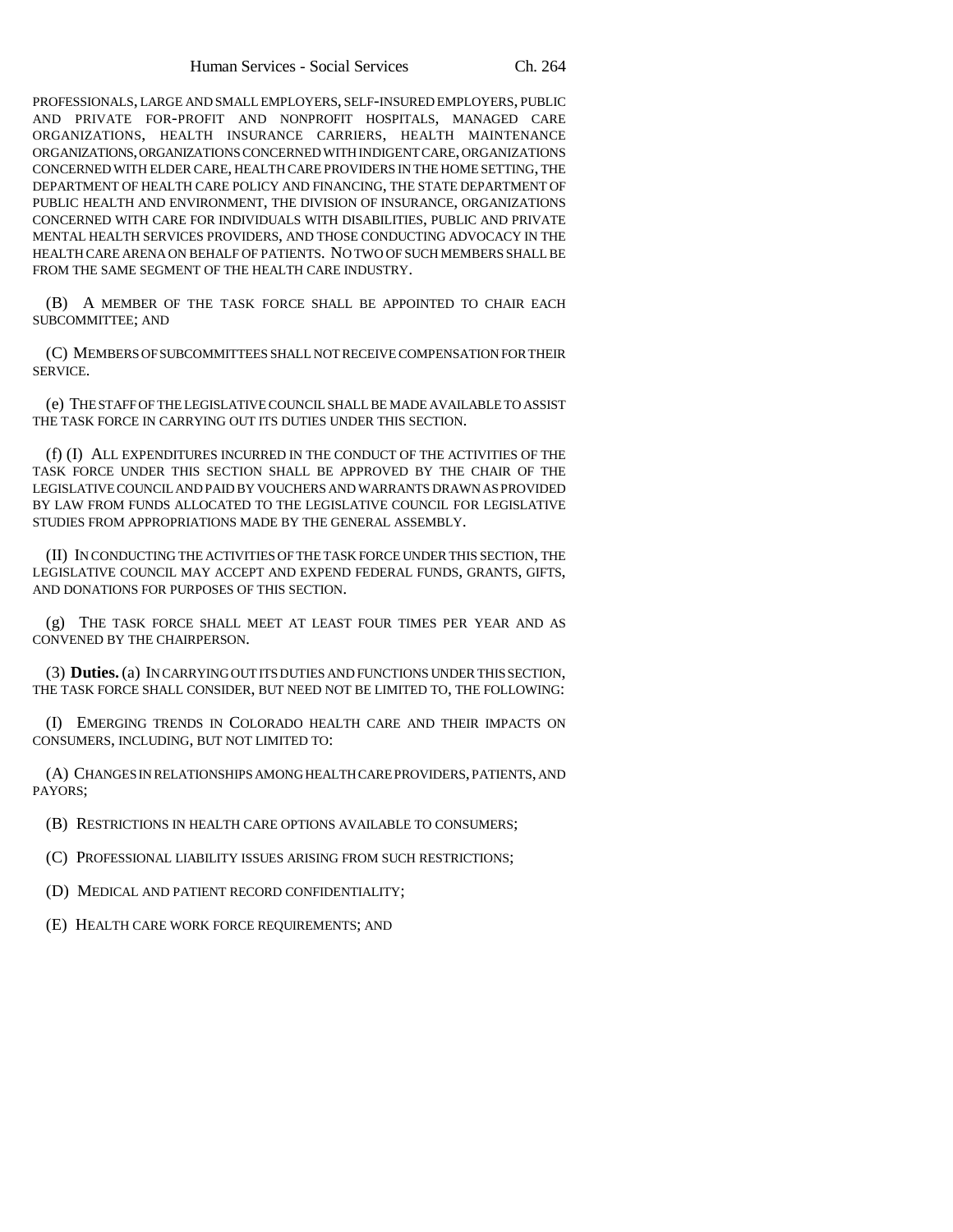(F) HOME CARE IN THE CONTINUUM OF CARE.

(II) THE EFFECT OF RECENT SHIFTS IN THE WAY HEALTH CARE IS DELIVERED AND PAID FOR;

(III) THE ABILITY OF CONSUMERS TO OBTAIN AND KEEP ADEQUATE, AFFORDABLE HEALTH INSURANCE COVERAGE, INCLUDING COVERAGE FOR CATASTROPHIC ILLNESSES;

(IV) THE EFFECT OF MANAGED CARE ON THE ABILITY OF CONSUMERS TO OBTAIN TIMELY ACCESS TO QUALITY CARE;

(V) THE OPERATION OF THE PROGRAM FOR THE MEDICALLY INDIGENT IN ORDER TO GIVE GUIDANCE AND DIRECTION TO THE STATE DEPARTMENT IN THE DEVELOPMENT AND OPERATION OF SUCH PROGRAM;

(VI) THE FUTURE TRENDS FOR HEALTH CARE COVERAGE RATES FOR EMPLOYEES AND EMPLOYERS;

(VII) THE ROLE OF PUBLIC HEALTH PROGRAMS AND SERVICES;

(VIII) SOCIAL AND FINANCIAL COSTS AND BENEFITS OF MANDATED HEALTH CARE COVERAGE; AND

(IX) COSTS AND BENEFITS OF PROVIDING PREVENTIVE CARE AND EARLY TREATMENT FOR PEOPLE WITH CHRONIC ILLNESSES WHO MAY EVENTUALLY NEED LONG-TERM CARE.

(b) THE TASK FORCE SHALL MAKE SUCH RECOMMENDATIONS AS IT DEEMS NECESSARY TO THE GENERAL ASSEMBLY CONCERNING MATTERS STUDIED UNDER THIS SECTION. LEGISLATION RECOMMENDED BY THE TASK FORCE SHALL BE TREATED AS LEGISLATION RECOMMENDED BY AN INTERIM LEGISLATIVE COMMITTEE FOR PURPOSES OF ANY INTRODUCTION DEADLINES OR BILL LIMITATIONS IMPOSED BY THE JOINT RULES OF THE GENERAL ASSEMBLY.

(4) **Repeal of section.** THIS SECTION IS REPEALED, EFFECTIVE JULY 1, 2004.

**SECTION 2. Repeal.** 26-4-704, Colorado Revised Statutes, is repealed as follows:

**26-4-704. Medical assistance reform advisory committee.** (1) In order for the agency responsible for developing an alternative plan for a nontraditional medical assistance program for the state, in accordance with section 26-4-702, to obtain sufficient input in developing such plan, there is hereby established a medical assistance reform advisory committee. The membership of the committee shall consist of fourteen members who shall be selected as follows:

(a) The speaker and the minority leader of the house of representatives and the president and minority leader of the senate shall each appoint one legislative member to serve on the committee and shall jointly appoint one of those members to serve as the chair of the committee;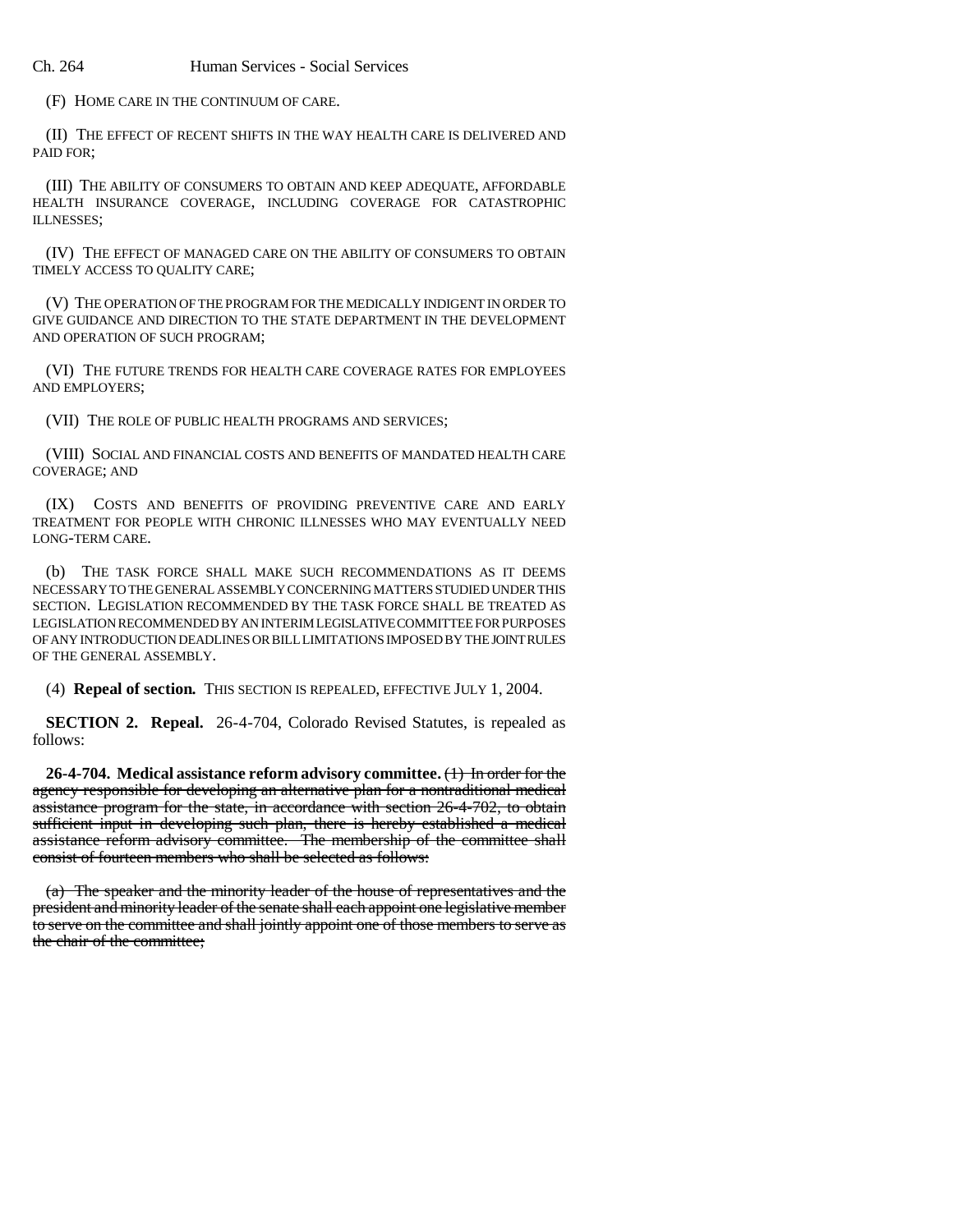(b) The speaker of the house of representatives and the president of the senate shall jointly appoint three members, each of whom shall respectively represent providers who participate in the medical assistance program, consumers under the medical assistance program or consumer advocates therefor, and members of the general public;

(c) The governor shall appoint seven members, who shall be selected from among representatives of the groups described in paragraph (b) of this subsection (1).

(2) Appointments to the committee shall be made no later than January 1, 1994. The members of the committee shall serve without compensation.

(3) The advisory committee shall meet with the agency responsible for developing the alternative plan in accordance with section 26-4-702 on a monthly basis to review and provide input on the development of such plan.

**SECTION 3.** 26-4-112 (2), Colorado Revised Statutes, is amended to read:

**26-4-112. Legislative declaration.** (2) The general assembly further finds that, with recommendations from the medical assistance reform advisory committee created in section 26-4-704, AS IT EXISTED PRIOR TO THE EFFECTIVE DATE OF THIS SUBSECTION (2), AS AMENDED, the office of state planning and budgeting has studied the alternative methods of providing medical assistance taking into account cost-efficiency, continued receipt of federal moneys, and minimal impact on the quality of medical assistance for poor persons in this state.

**SECTION 4.** 26-4-113 (1) (b), Colorado Revised Statutes, is amended to read:

**26-4-113. Statewide managed care system - implementation required.** (1) **Rules.** (b) It is the general assembly's intent that the state department eliminate administrative rules and functions that are unnecessary and unrelated to the implementation of the statewide managed care system. The rules and functions shall be reduced according to the schedule for implementing the statewide managed care system in subsection (2) of this section. The state department shall take into consideration recommendations from managed care providers, recipients or their advocates, AND health care coverage cooperatives and the medical assistance reform advisory committee in eliminating unnecessary and unrelated rules and functions.

**SECTION 5.** 26-4-703 (7) (a), Colorado Revised Statutes, is amended to read:

**26-4-703. Cost-containment and utilization control plan.** (7) (a) For services described in subparagraphs (I) to (III) of paragraph (b) of this subsection (7), the department shall release a formal request for information, developed with reasonable criteria and standards, for the provision of comprehensive services in order to provide the opportunity for affected medical assistance recipients and providers to provide input and make recommendations to the department with respect to the factors described in sub-subparagraphs  $(A)$  to  $(J)$  of subparagraph  $(I)$  of paragraph  $(d)$  of subsection (1) of this section during the request for information process. The department shall consult with the medical advisory council created in section 26-4-108 and with the medical assistance reform advisory committee created in section 26-4-704 during the request for information process. Nothing in this